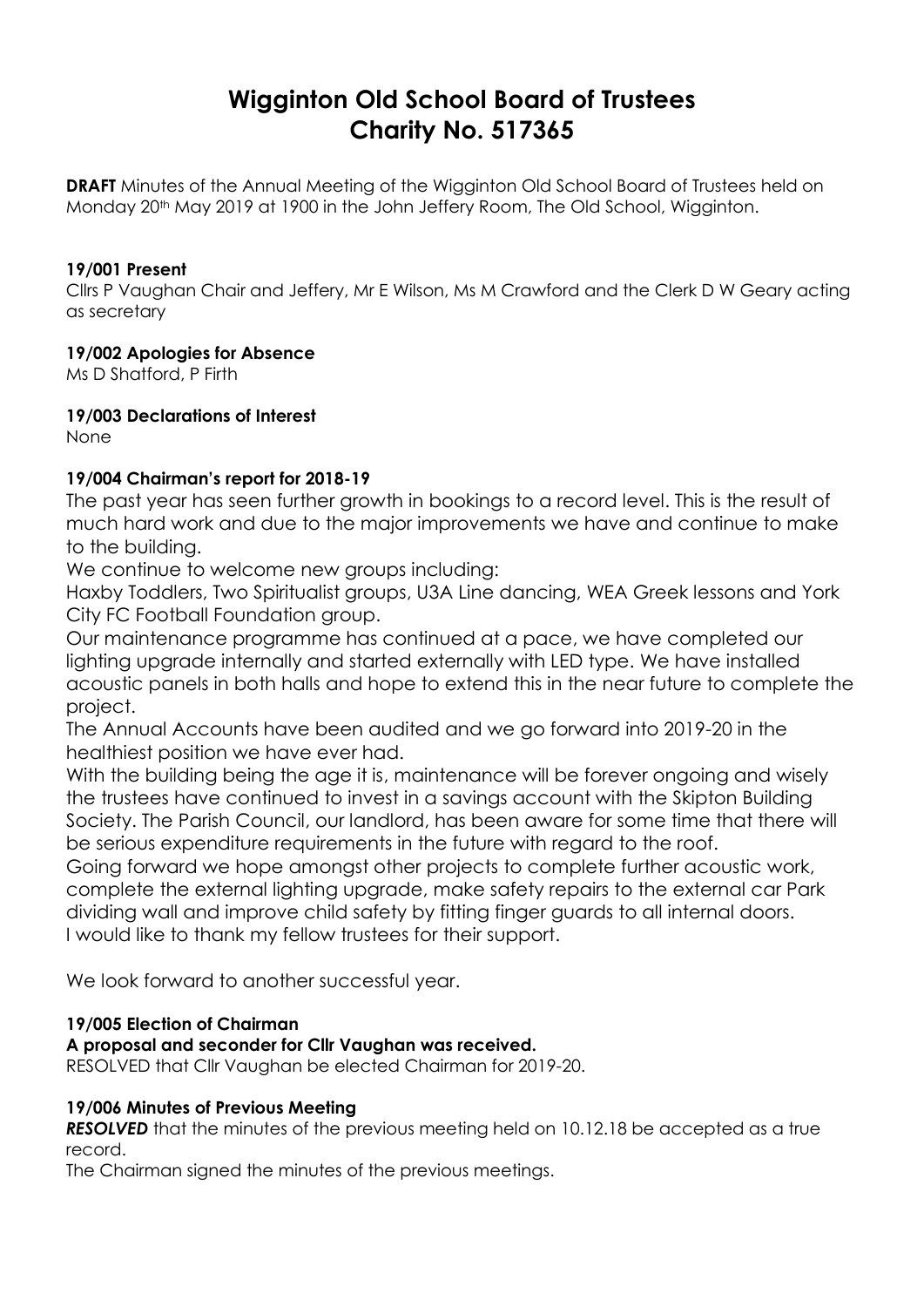# **19/007 Matters Arising**

#### **a) Door Draughts**

The secretary informed trustees that the draught excluder has been fitted to the kitchen/main hall door.

## **b) Blue Plaque**

The secretary informed trustee that the blue plaque is still to be fitted.

## **c) External Wall Condition**

The secretary informed trustees that Yorkshire Housing have confirmed that the responsibility for pointing of the west boundary wall is the responsibility of the Parish Council and not themselves.

Trustees agreed that the Parish Council should be asked to fund the work in the sum of £ 670.00.

#### **d) Maintenance Programme**

The secretary informed members that the following works are proposed in addition to the wall pointing in C above;

- a) Electrical Installation testing in the sum of £ 295.00
- b) Replacement of external halogen security lights with L.E.D. type in the sum of £ 348.00
- c) Completion of the acoustic insulation panels in the sum of £ 1115.00. Members agree that we should approach the Ward Committee again for fund sto carryout this work.
- d) Provision of a salt spreader in the sum of £ 150.00
- e) Other wok includes PAT testing, Fire Extinguisher servicing, Fire Alarm and Emergency Light testing including an additional smoke detector in the kitchen roof void all in the sum of £234.00.

**RESOLVED** that the matters be noted and actioned accordingly.

#### **19/008 Clerks renumeration**

The Chairman asked the Secretary/Parish Clerk to leave the room in order for a discussion by trustees to consider a proposal from the Chairman.

The remaining trustees considered Cllr Vaughan's proposal to make payment to the secretary/Clerk for the work carried out annually at the Old School which are outside his normal duties.

The trustees agree that the secretary receive at 6 monthly intervals £1500. With effect from 31<sup>st</sup> May 2019.

**RESOLVED** that the matter be actioned.

#### **19.009 To receive accounts for the year end 2018-19 and the financial report for April 2019**

The secretary presented the audited accounts for 2018-19. These were accepted and signed by the Chairman and secretary. Copy of the accounts attached to these minutes

The reconciliation for April 2018 was discussed and a copy is attached to these minutes. Trustees agreed to transfer £ 4000.00 from the HSBC account to the Skipton Building Society Account.

#### **19/010 Next meeting**

The next meeting of the trustees will be advised by the secretary.

#### **19/011 Other matters**

None

**NB These minutes are unconfirmed and subject to confirmation at the next meeting of the trustees.**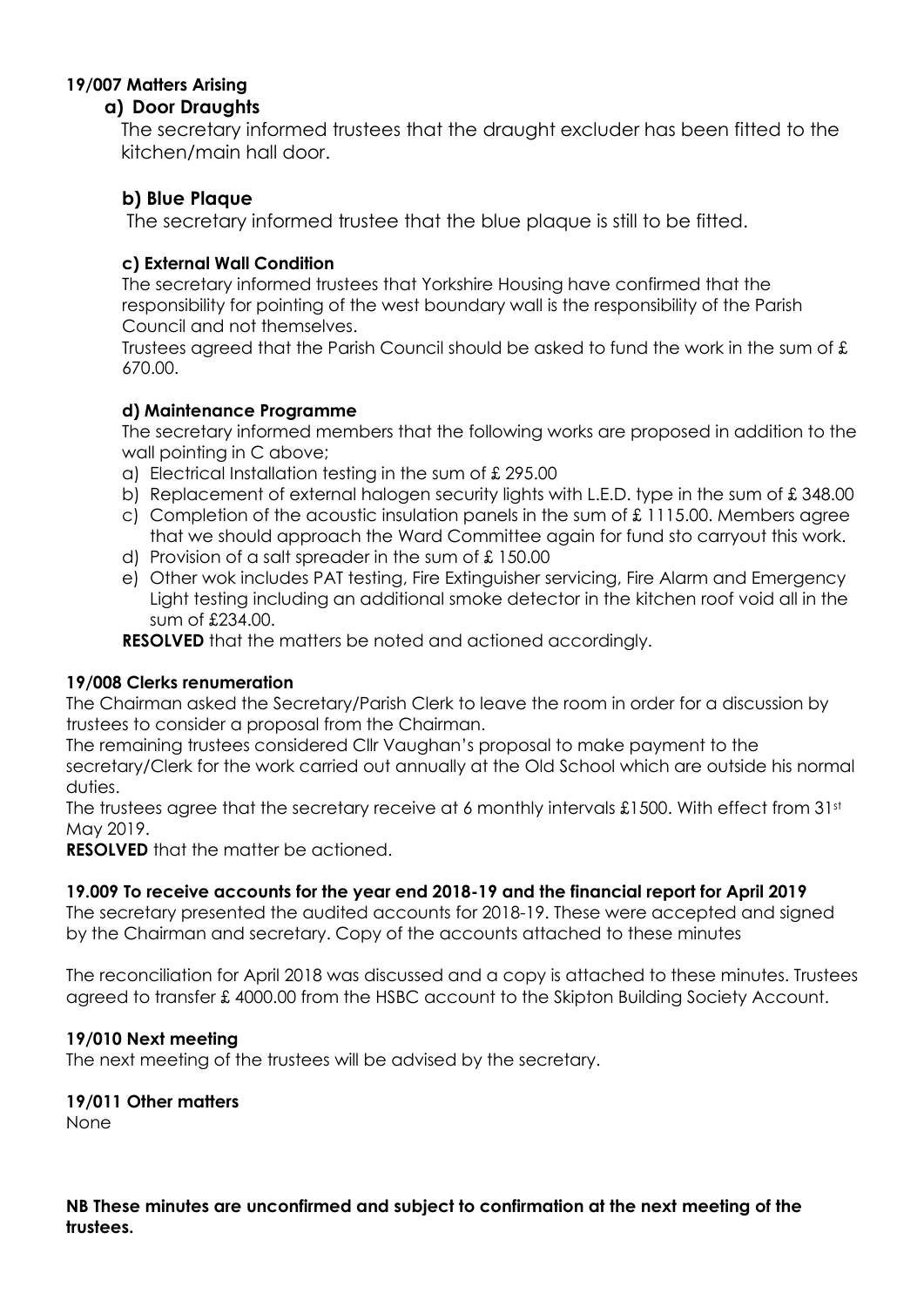**Wigginton Old School**

**Charity No. 517365**

**Accounts**

**Year ended 31 March 2019**

The Old School Mill Lane Wigginton YORK YO32 2PU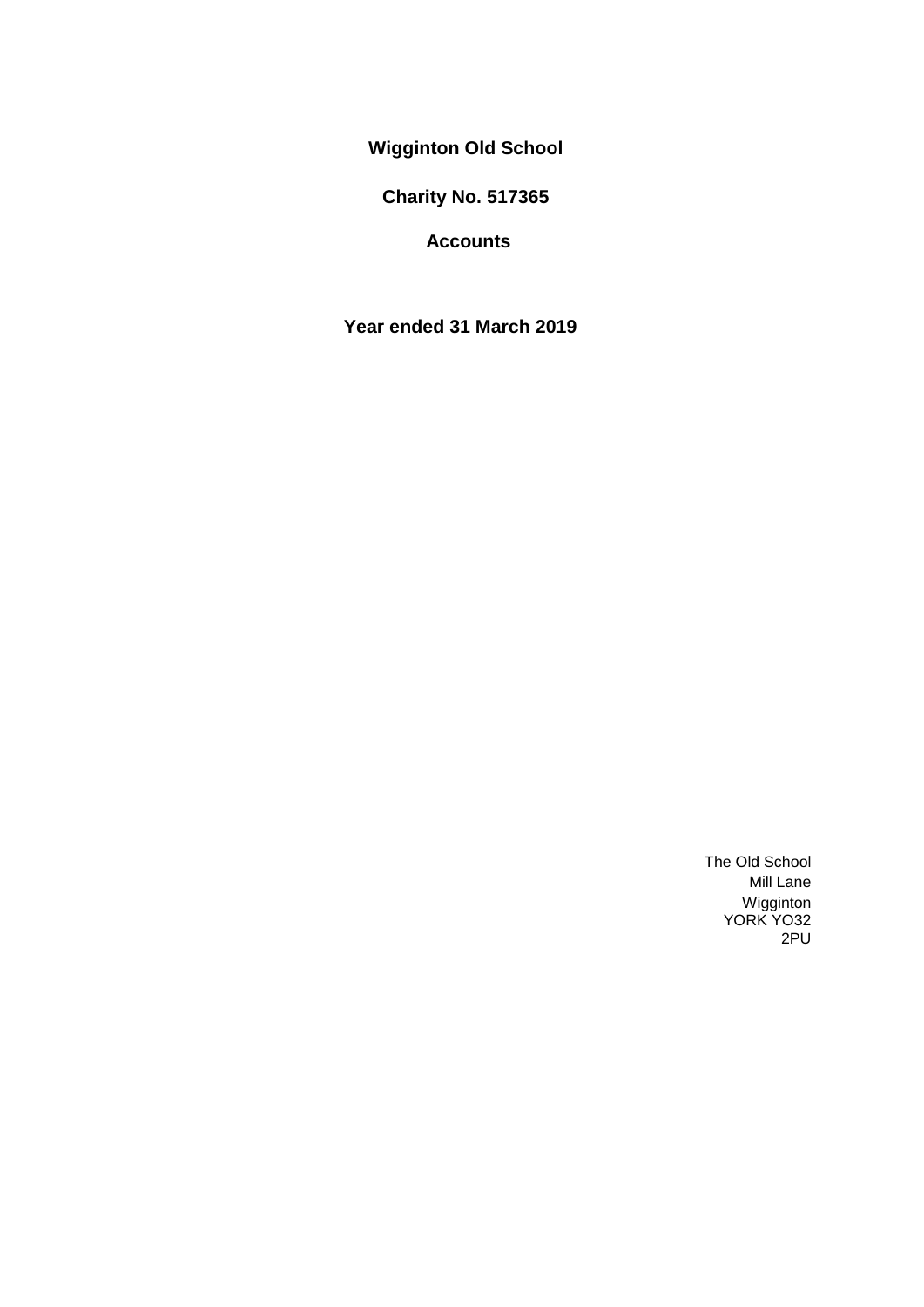# **Wigginton Old School Receipts and Payments Account 2018-2019**

| Year Ending:                                                    | 2018-2019    | 2017-2018    |
|-----------------------------------------------------------------|--------------|--------------|
| <b>RECEIPTS</b>                                                 |              |              |
| Hire of                                                         |              |              |
| hall                                                            | 14,005.00    | 13,324.00    |
| Energy refund                                                   | 0.00         | 0.00         |
| Water refund                                                    | 0.00         | 383.02       |
| Bank-Building Socy. interest                                    | 48.61        | 15.83        |
| Donations                                                       | 658.25       | 55.00        |
| Grants                                                          | 7,188.00     |              |
|                                                                 | 21,899.86    | 13,777.85    |
| <b>PAYMENTS</b>                                                 |              |              |
| Gas                                                             | $-794.32$    | -758.48      |
| Electricity                                                     | $-264.28$    | $-399.55$    |
| Water & Sewerage                                                | $-438.18$    | $-464.16$    |
| Cleaning                                                        | $-2545.29$   | $-1,796.93$  |
| Insurance                                                       | 0            | 0.00         |
| Non-domestic Rates                                              | $-199.67$    | $-194.00$    |
| Administration (WPC Including rent)                             | $-1001.00$   | $-1,001.00$  |
| Maintenance, Repairs and renewals                               | $-10027.00$  | $-4,767.42$  |
| <b>Waste Collection</b>                                         | $-149.16$    | $-178.58$    |
| <b>Others</b>                                                   | $-1113.07$   | $-733.03$    |
|                                                                 | -16531.97    | $-10,293.15$ |
| <b>Transfer to Skipton Building Society</b>                     | $-4000.00$   | $-2,000.00$  |
|                                                                 | -20531.97    | $-12,293.15$ |
|                                                                 |              |              |
| Summary for the year                                            |              |              |
| Balance b/f                                                     | 10,267.22    | 8,798.35     |
| Add total receipts                                              | 21,899.86    | 13,777.85    |
| Deduct total payments                                           | $-16,531.97$ | $-10,293.15$ |
| Deduct transfer to Skipton Building Society                     | $-4,000.00$  | $-2,000.00$  |
| <b>Balance</b>                                                  | 11,635.11    | 10,283.05    |
|                                                                 |              |              |
| Reconciliation - Bank balances at close of business at year end |              |              |
| <b>HSBC Current Account</b>                                     | 11,546.50    | 11,245.22    |
| <b>Skipton Building Society</b>                                 | 8,064.44     | 4,015.83     |
| Cash in Hand                                                    | 0.00         | 0.00         |
|                                                                 | 19,610.94    | 15,261.05    |
| Add unbanked receipts                                           | 40.00        | $-1,478.00$  |
| Deduct unpresented cheques                                      |              | 500.00       |
| Add unpaid invoices                                             |              |              |
| Balance c/fwd.                                                  | 19,650.94    | 10,267.22    |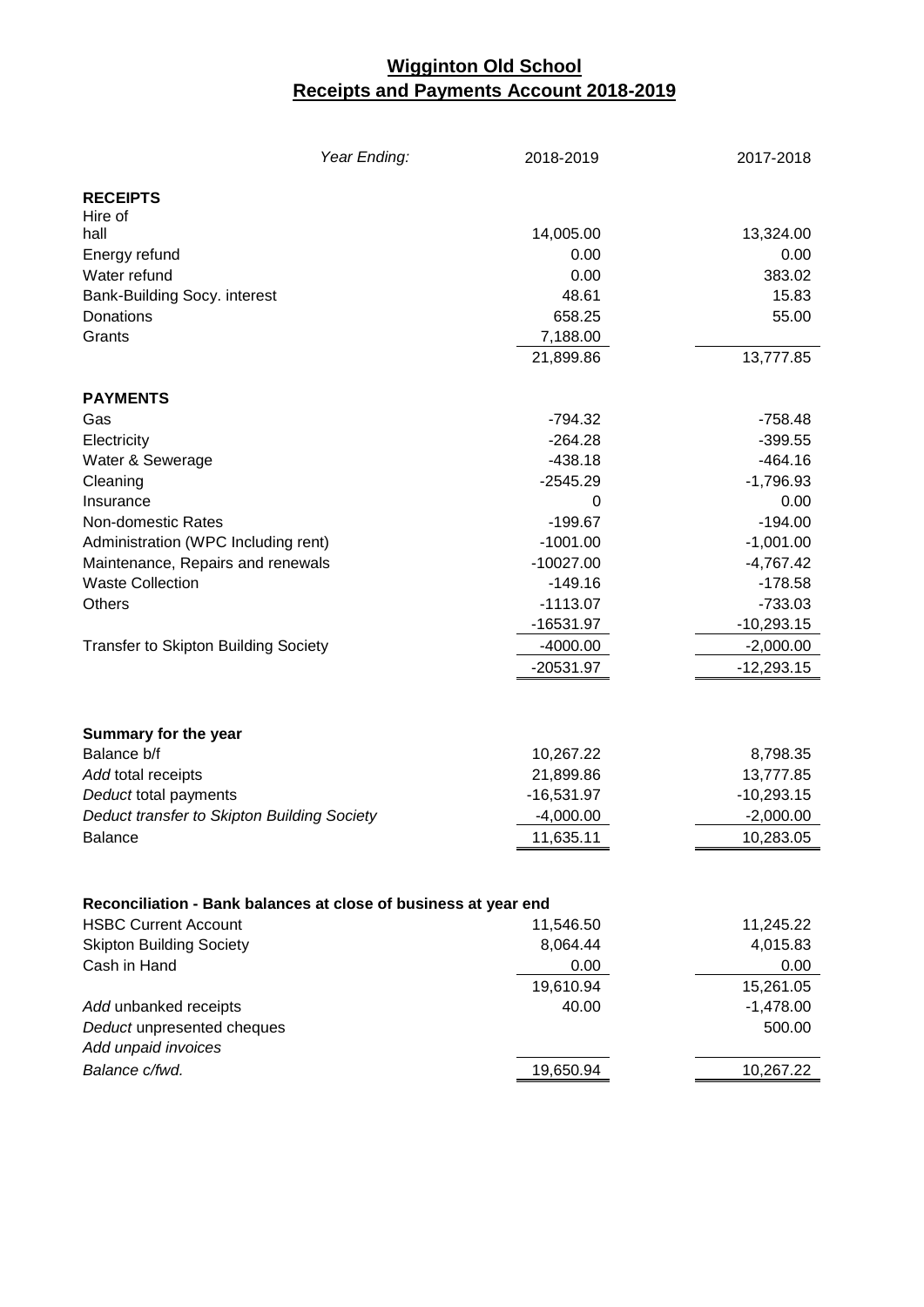# **Wigginton Old School Receipts and Payments Account 2018-2019 cont'd**

|                                                            | Year Ending: | 31.03.19 |                   | 31.03.18          |  |  |
|------------------------------------------------------------|--------------|----------|-------------------|-------------------|--|--|
| Reconciliation - Unpresented cheques and unbanked receipts |              |          |                   |                   |  |  |
| Unpresented payment at year end:                           |              |          |                   |                   |  |  |
|                                                            |              |          | 100610<br>100614  | 50.00<br>1,343.00 |  |  |
|                                                            |              |          | 100615            | 60.00             |  |  |
|                                                            |              |          | 100617            | 25.00             |  |  |
|                                                            |              |          |                   |                   |  |  |
|                                                            |              |          |                   |                   |  |  |
|                                                            |              | 0.00     |                   | 1,453.00          |  |  |
|                                                            |              |          |                   |                   |  |  |
|                                                            |              |          |                   |                   |  |  |
| Unbanked receipts at year end:                             |              |          |                   |                   |  |  |
|                                                            | 18.201       | 40.00    |                   |                   |  |  |
|                                                            |              |          |                   |                   |  |  |
|                                                            |              | 40.00    |                   | 0.00              |  |  |
|                                                            |              |          |                   |                   |  |  |
| Unpaid invoices at year end                                |              |          |                   |                   |  |  |
|                                                            |              |          | 17.149            | 20.00             |  |  |
|                                                            |              |          | 17.150.<br>17.151 | 20.00<br>30.00    |  |  |
|                                                            |              |          | 17.152            | 90.00             |  |  |
|                                                            |              |          | 17.153            | 20.00             |  |  |
|                                                            |              |          | 17.154            | 200.00            |  |  |
|                                                            |              |          | 17.157            | 120.00            |  |  |
|                                                            |              |          |                   |                   |  |  |
|                                                            |              |          |                   |                   |  |  |
|                                                            |              | 0.00     |                   | 500.00            |  |  |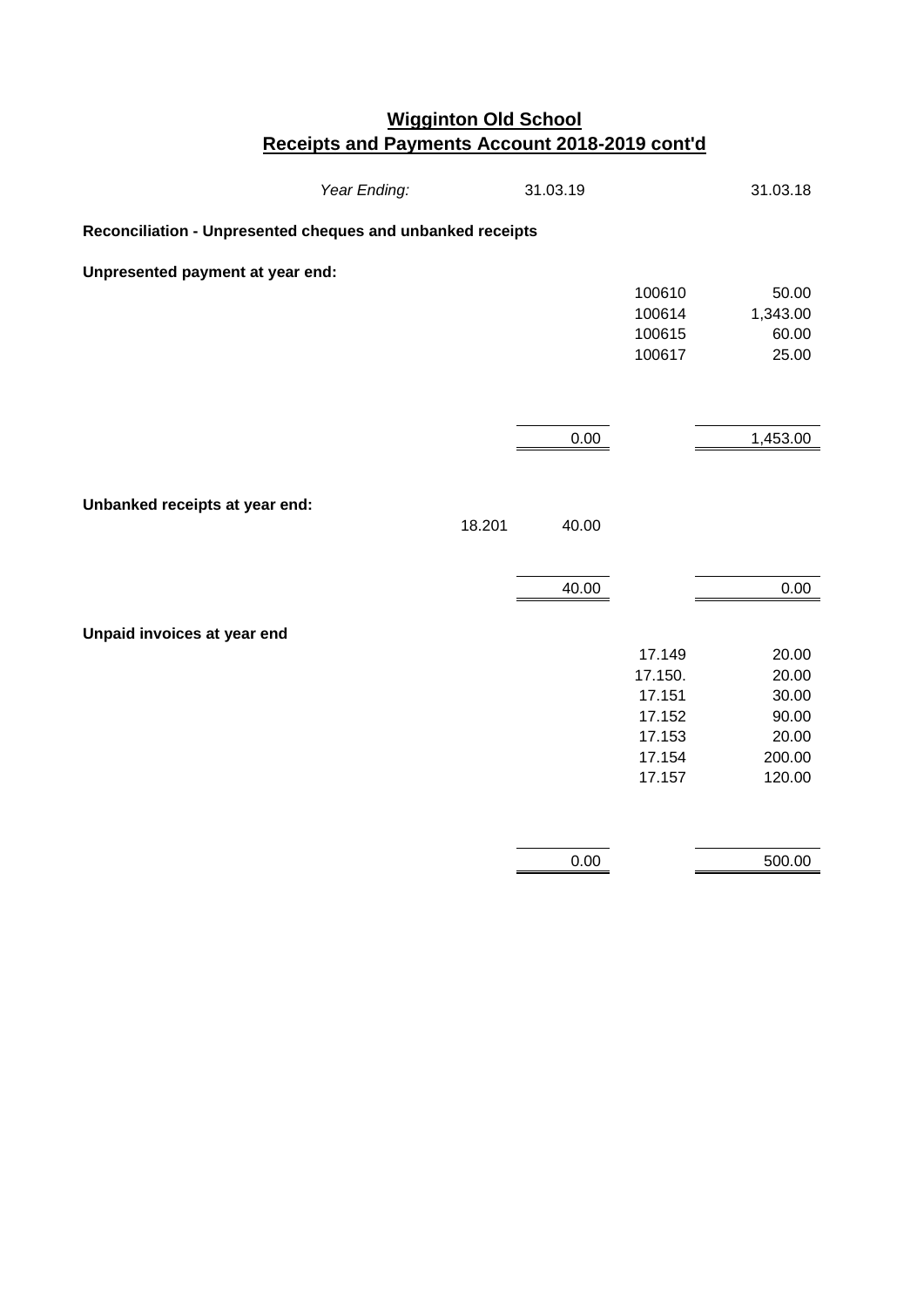Statement of approval.

The above financial statements represent fairly the position of the charity at 31 March 2019 and reflect its income and expenditure during the year.

Approved on behalf of the Old School Management Committee and the Wigginton Old School Charity trustees on 20/05/19.

**P Vaughan Chairman D W Geary Secretary/Treasurer**

#### **Hon. Examiner's report**

I have examined the accounts for the year to March 31st 2019 and, on the basis of the books and vouchers presented to me, I confirm that the above financial statements represent fairly the position of the charity at March 31st 2019

*Hon. Examiner*

/